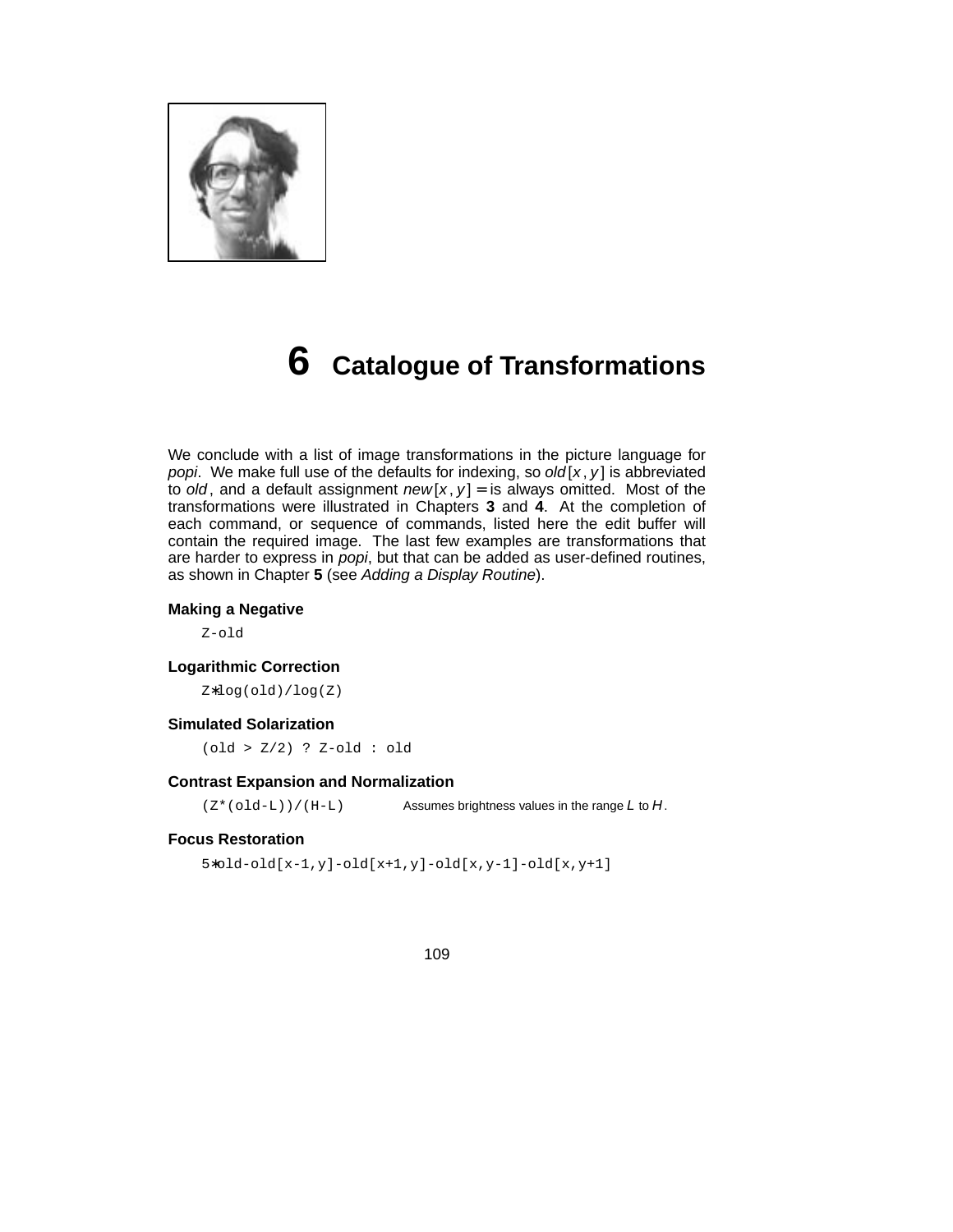## **Blurring**

```
(old[x-2,y-2]+old[x-1,y-2]+old[x,y-2]+old[x+1,y-2]+
old[x-2,y-1]+old[x-1,y-1]+old[x,y-1]+old[x+1,y-1]+
old[x-2,y ]+old[x-1,y ]+old[x,y ]+old[x+1,y ]+
old[x-2,y+1]+old[x-1,y+1]+old[x,y+1]+old[x+1,y+1])/16
```
#### **Enlarging by an Integer Factor**

|  |  |  |  | $(x < X/5 \& x \ y < Y/5)$ ? old[ $x * 5, y * 5$ ] : 0 |  |  | Enlarges by a factor of 5 |
|--|--|--|--|--------------------------------------------------------|--|--|---------------------------|
|--|--|--|--|--------------------------------------------------------|--|--|---------------------------|

#### **Shrinking by an Integer Factor**

 $old[x/3,y/3]$  Shrinks by a factor of 3

#### **Mirroring**

old[X-x,y]

# **Turning the Picture Upside Down**

old[x,Y-y]

# **Rotating by 90<sup>o</sup> Clockwise**

old[y,X-x]

# **Rotating by 90<sup>o</sup> Counterclockwise**

old[Y-y,x]

# **Averaging Three Images**

(one+two+three)/3

#### **Weighted Average**

(W1∗one+W2∗two+W3∗three)/(W1+W2+W3) Weight factors: W1, W2, W3

#### **Relief**

old-old[x+2,y+2]

#### **Arbitrary Grid Transforms**

#### See Chapter **4**, photos 10, 11, and 13.

```
old[x+(64-(old%16)∗(old%16))/8, y+(64-(old/16)∗(old/16))/8]
oldˆ(old∗(128-(x-128)∗(x-128)-(y-128)∗(y-128)))>>17
old[x+(x%32)-16, y]
```
#### **Transforms Using Trigonometric Functions**

See Chapter **4**, photo 12, and Chapter **3**, expression 3.35.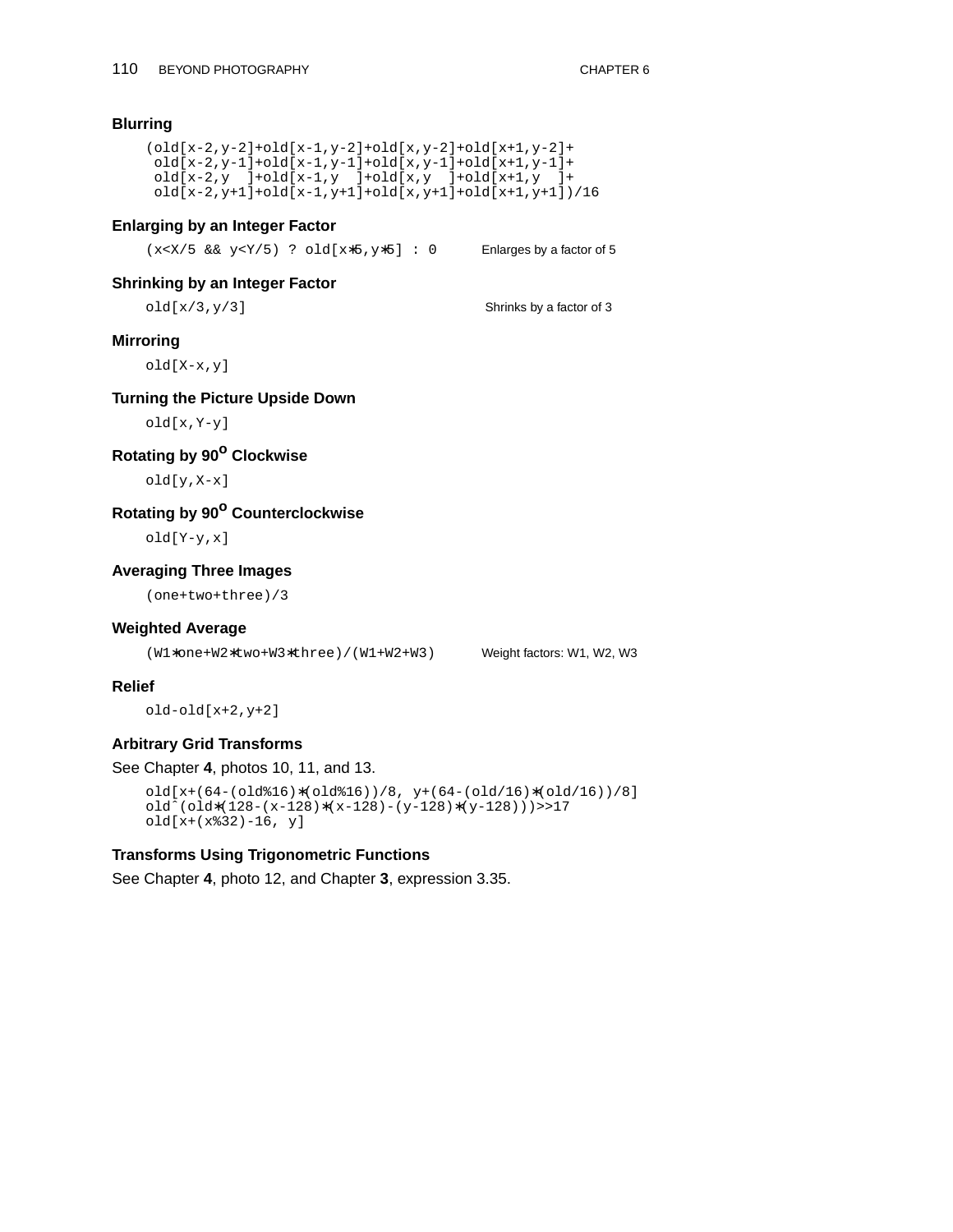```
old[x+sin(X∗x/4)∗X/8, y+sin(Y∗y/4)∗Y/8]
old[x+(X∗cos(((x-X/2)∗A)∗2/X))/6, y]
```
#### **Transforms Using Polar Coordinates**

See Chapter **4**, photos 1, 6, 8, 13, 14, and 19.

```
old[sqrt(r∗R), a]
old[r, a+r/3]
old[x(a) * X/A, y(r) * Y/R]
old[x+((a+r/10)%32)-16, y]
old[(r∗r)/R, a]
old[r, a+old[r,a]/8]
```
#### **Composites with Mattes**

Straight composites of images, without averaging or fading, can be made in a number of different ways. In the examples below we use two images, named I1 and I2, and the corresponding mattes, M1 and M2. Assume that the images have the same background (e.g. portraits against a plain white background). At each point in the final image either /1 or /2 will be visible. All mattes are zero within the image area they define and  $Z$  outside of it. This type of image compositing is called the "Porter-Duff algebra."

| (IM1)?I1:I2        | 11 over 12    |
|--------------------|---------------|
| (!M2)?I2:I1        | I2 over I1    |
| (!M1&&[M2);I1:0    | 11 inside 12  |
| (!M1&&[M2);12:0]   | 12 inside 11  |
| (!M1&&[M2);0:II]   | 11 outside 12 |
| (!M1&&&1M2);0:12   | 12 outside 11 |
| (!M1&&[M2);11:12   | 11 atop 12    |
| (!M1&&[M2);2I2:I1] | I2 atop I1    |

The expressions are for non-blurred mattes (cf. Chapter **4** photo 3).

# **Arbitrary Composites**

See Chapter **3**, expressions 3.15, 3.28, 3.31, 3.32, and 3.33.

```
(one[x,y] > Z/2) ? one[x,y] : two[x,y]
(x > X/2)? old : old[X-x,y]
(x∗two[x,y] + (X-x)∗one[x,y])/X
(x<X/3)?two:(x>2∗X/3)?one:((x-X/3)∗one+(2∗X/3-x)∗two)∗3/X
(y<Y/3)?two:(y>2∗Y/3)?one:((y-Y/3)∗one+(2∗Y/3-y)∗two)∗3/Y
```
#### **Plotting a Grid**

(x%7>1)?(y%7>1)?0:Z:Z Evenly spaced, thick white lines.  $(x\frac{2}{7})$ ?(y%7)?0:x/2:x/2 Thinner grid, fading from left to right.

#### **Routine-1: Oil Transfer**

An example library routine that can be linked with the image editor. This particular transformation was used for Chapter 4, photo 7. We will use the macro definitions for New and Old in also the other routines that are listed here.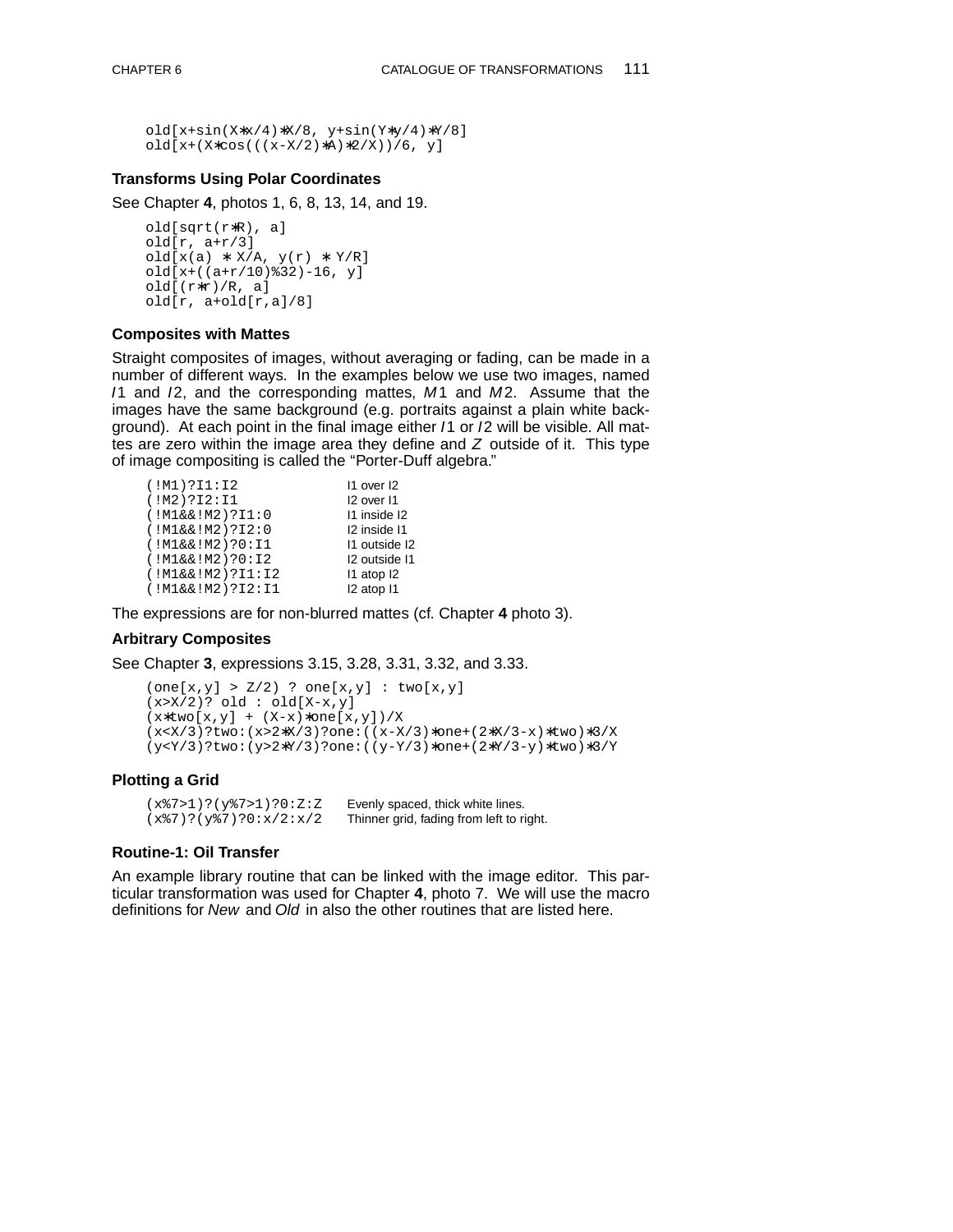```
#define N 3
#define New src[CURNEW].pix
#define Old src[CUROLD].pix
oil()
        { register int x, y;
       register int dx, dy, mfp;
       int histo[256];
        for (y = N; y < DEF_Y-N; y++)for (x = N; x < DEF_X-N; x++){ for (dx = 0; dx < 256; dx++)histo[dx] = 0;
               for (dy = y-N; dy <= y+N; dy++)for (dx = x-N; dx \le x+N; dx++)histo[Old[dy][dx]]++;
                for (dx = dy = 0; dx < 256; dx++)if (histo[dx] > dy)<br>{ dy = hist0[
                               dy = histo[dx];
                               mfp = dx;}
                New[y][x] = mfp;} }
```
Note that the values in array histo can be updated faster if you avoid counting the same pixels more than once in a single sweep across the width of the image.

# **Routine-2: Picture Shear**

See Chapter 4, photo 2. The routine uses a standard library function rand() to draw random numbers.

```
shear()
{ register int x, y, r;
       int dx, dy, yshift[DEF_X];
       for (x = r = 0; x < DEF_X; x++){ if (rand()%256 < 128)
                      r--;else
                       \mathtt{r} + + ;
               yshift[x] = r;
       }
       for (y = 0; y < DEF_Y; y++){ if (rand()%256 < 128)
                      r--;else
                       r++;
```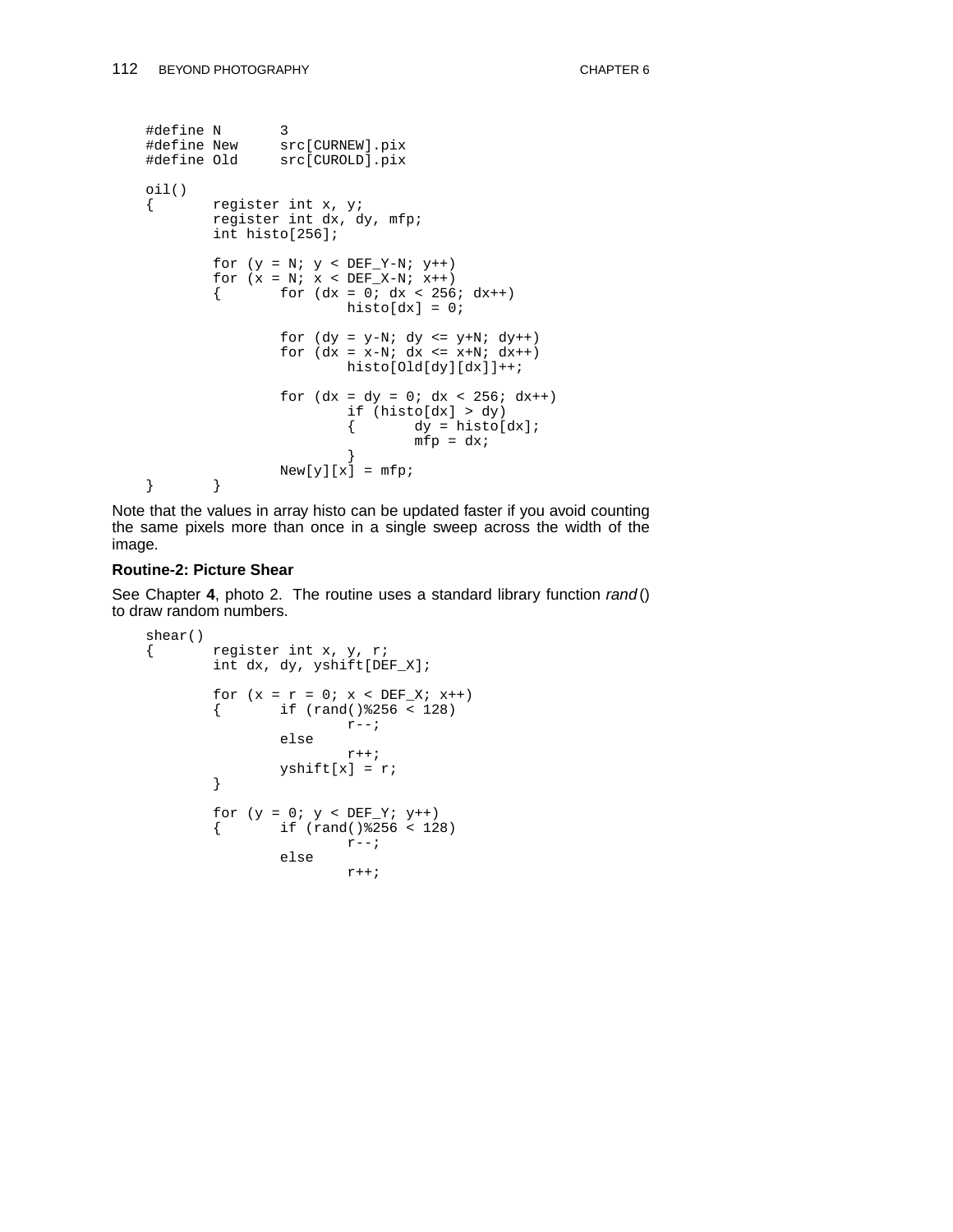```
for (x = 0; x < DEF X; x++){ dx = x+r; dy = y+yshift[x];if (dx \ge) DEF_X | \frac{1}{x} dy \ge) DEF_Y
                      || dx < 0 || dy < 0)
                              continue;
                      New[y][x] = Old(dy][dx];}}}
```
#### **Routine-3: Slicing**

See Chapter **4**, photo 9. For the definitions of New and Old see Routine-1.

```
slicer()
{ register int x, y, r;
        int dx, dy, xshift[DEF_Y], yshift[DEF_X];
         for (x = dx = 0; x < DEF_X; x++)<br>{<br>if (dx == 0)if (dx == 0)\{ r = (rand() & 63) - 32; \}dx = 8 + rand() & 31;} else
                          dx--;yshift[x] = r;}
        for (y = dy = 0; y < DEF_Y; y++){ if (dy == 0)<br>{ r = 0}
                          r = (rand() & 63) - 32;dy = 8 + rand() & 31;} else
                          dy--;xshift[y] = r;
         }
        for (y = 0; y < DEF_Y; y++)for (x = 0; x < DEF_X; x++)<br>{<br>dx = x+xshift[y]; ddx = x+xshift[y]; dy = y+yshift[x];if (dx < DEF_X && dy < DEF_Y
                  && dx >= 0 && dy >= 0)
                          New[y][x] = Old(dy][dx];
} }
```
#### **Routine-4: Tiling**

See also Chapter **4**, photo 15. The routine can be made more interesting by also randomly varying the size of the tiles.

```
#define T 25 /* tile size */
tiling()
{ register int x, y, dx, dy;
       int ox, oy, nx, ny;
```